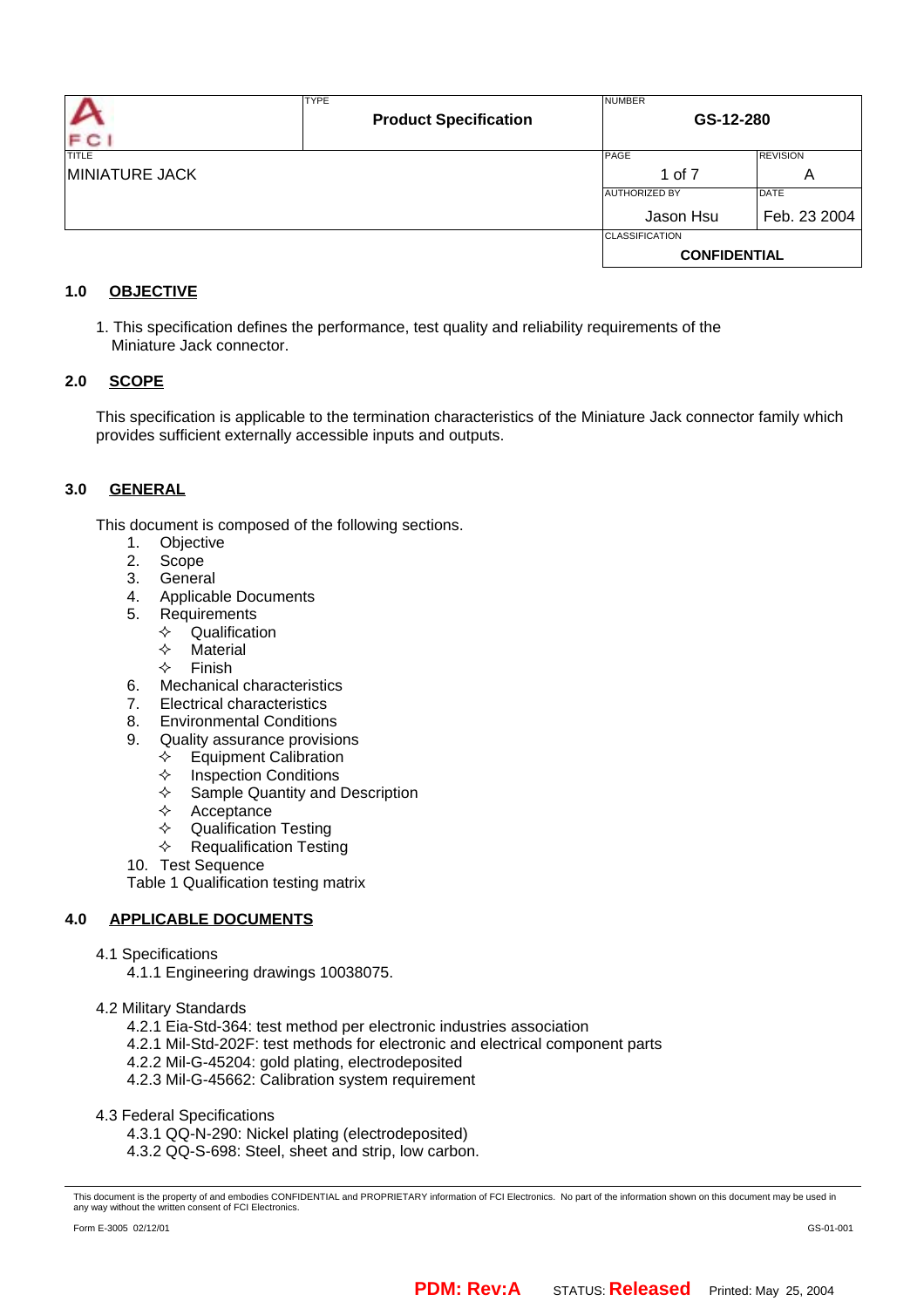|                       | <b>TYPE</b><br><b>Product Specification</b> | <b>NUMBER</b><br>GS-12-280 |                 |  |
|-----------------------|---------------------------------------------|----------------------------|-----------------|--|
| F C<br><b>TITLE</b>   |                                             | PAGE                       | <b>REVISION</b> |  |
| <b>MINIATURE JACK</b> |                                             | 2 of 7<br>A                |                 |  |
|                       |                                             | <b>AUTHORIZED BY</b>       | <b>DATE</b>     |  |
|                       |                                             | Jason Hsu                  | Feb. 23 2004    |  |
|                       |                                             | <b>CLASSIFICATION</b>      |                 |  |
|                       |                                             | <b>CONFIDENTIAL</b>        |                 |  |

4.3.3 QQ-B-750: Bronze, phosphor, bar, plate, rod, sheet, strips flat wire and structure and shaped sections.

#### 4.4 Other Standard and Specifications

4.4.1 UL-94: Test Flammability of plastic materials

#### 4.5 FCI Specifications

4.5.1 BUS-19-002: Solderability test 4.5.2 BUS-03-405: Insertion / Withdrawal force measurement

## **5.0 REQUIREMENT**

5.1 Qualification

Connectors furnished under this specification shall be capable of meeting the qualification test requirements specified herein.

#### 5.2 Material

5.2.1 The material for each component shall be as specified herein or equivalent.

- 5.2.2 Insulating Housing:
	- The insulators shall be rated flame retardant 94V-O in accordance with UL-94.
	- The modiators shall be glass filled, PA9T or other high performance resin.<br>← The housing shall be glass filled, PA9T or other high performance resin.

5.3 Finish

- The finish for applicable components shall be specified on the applicable product drawing
	- 5.3.1 Contact terminal coating : 0.6 um Ag or Au, over 2 um Cu underplating.
	- 5.3.2 Tip Spring coating : 0.6 um Ag or Au, over 2 um Cu underplating.
	- 5.3.3 Break Terminal coating : 0.6 um Ag or Au, over 2 um Cu underplating.

#### 6.0 Mechanical characteristics

- 6.1 Mating / Unmating Force-
	- 0.4 2.5Kgf, initially;
	- 0.3 2.5Kgf, after 5,000 cycles life test.
- 6.2 Durability

The part shall withstand 5,000 mate and unmate cycles at 10 20 cycles per minute with no functional damage.

6.3 Workmanship

Parts shall be uniform in workmanship and appearance, There shall be no excessive nicks, deep scratches, excessive burs or defects in materials that may affect the function, serviceability or appearance of this part, Leads shall be free of nicks, protrusions, burrs, micro-cracks and foreign material deposits such as paint, film or molding flash.

6.4 Marking

Each part shall be permanently and legibly marked , Minimum marking shall include the manufacturer's name and trademark or logo , manufacturer's part number and lot date code .

This document is the property of and embodies CONFIDENTIAL and PROPRIETARY information of FCI Electronics. No part of the information shown on this document may be used in<br>any way without the written consent of FCI Electro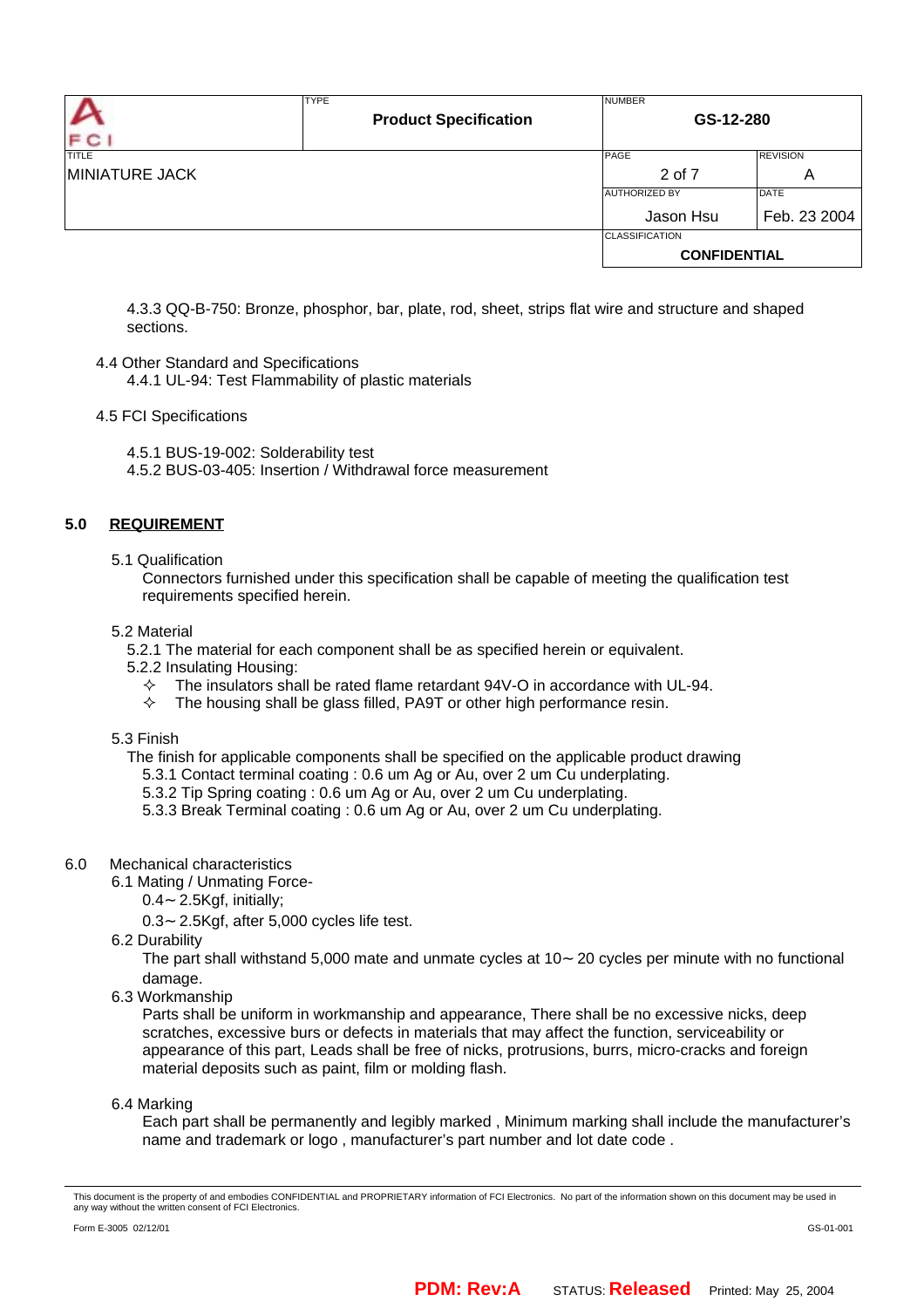| F C                   | <b>TYPE</b><br><b>Product Specification</b> | <b>NUMBER</b><br>GS-12-280 |                 |  |
|-----------------------|---------------------------------------------|----------------------------|-----------------|--|
| <b>TITLE</b>          |                                             | PAGE                       | <b>REVISION</b> |  |
| <b>MINIATURE JACK</b> |                                             | 3 of 7<br>A                |                 |  |
|                       |                                             | <b>AUTHORIZED BY</b>       | <b>DATE</b>     |  |
|                       |                                             | Jason Hsu                  | Feb. 23 2004    |  |
|                       |                                             | <b>CLASSIFICATION</b>      |                 |  |
|                       |                                             | <b>CONFIDENTIAL</b>        |                 |  |

#### 7.0 ELECTRICAL CHARACTERISTICS

7.1 Current rating –the maximum current rating of the connector shall be 1 ampere.

#### 7.2 Contact Resistance –

The low-level contact resistance shall not exceed 50 milliohms initial. The maximum change in LLCR is 30 milliohms after duration and environment test. The defined as below listed at current less than 100mA with frequency of 1 KHz with EIA-364-23B.

- $\diamond$  Voltage Drop-20 millivolts max.
- $\div$  Test Current –Not to exceed rates current.
- 7.3 Insulation Resistance-

The insulation resistance of connectors shall be more than 100 megohms after environmental exposure when measured in accordance with EIA-364-21C.

- The following details shall apply :
- $\div$  Test Voltage -500 volts DC.
- $\Diamond$  Electrification Time-1 or 2 minutes, unless otherwise specified.
- $\Diamond$  Points of Measurement -Between adjacent contacts and terminals.

#### 7.4 Dielectric Withstanding Voltage –

There shall be evidence of arc-over, insulation breakdown , or excessive leakage current (1/2 milliampere) when the unmate connectors are tested in accordance with EIA-364-20B. The following details shall apply :

- $\div$  Test Voltage 500 volts DC, 60 Hz.
- $\div$  Test Duration 60 seconds,
- $\div$  Test Condition -1 (760 torr sea level)

# 8.0 ENVIRONMENTAL CONDITIONS

After exposure to the following environmental conditions in accordance with the specified test procedure and

/or details, the product shall show no physical damage and shall meet the electrical and mechanical

requirements per paragraphs 6.0 and 7.0 as specified in the Table test sequences unless specified

otherwise , assemblies shall be mated during exposure .

8.1 Operating Temperature Rang : -25 to 85

- 8.2 Thermal Stress : The part shall withstand 50 cycles between limits at 15 to 30 per minute as measured on the product.
- 8.3 Mechanical Shock :

The part shall withstand three drops in trapezoidal 50 G , 11 msec. Velocity change of 170 inches/sec. During and after each shock, the test shall evidence no discontinuity greater than 1 microsecond. The test shall be in accordance with MIL-STD-202F, method 213-1, the following details shall apply:

- $\diamond$  Condition : A (50G, 11 ms half-sine)
- $\Diamond$  Number of shock: 3 shocks in both directions along each of 3 orthogonal (18 total).

No discontinuities greater than 1.0 microseconds.

This document is the property of and embodies CONFIDENTIAL and PROPRIETARY information of FCI Electronics. No part of the information shown on this document may be used in<br>any way without the written consent of FCI Electro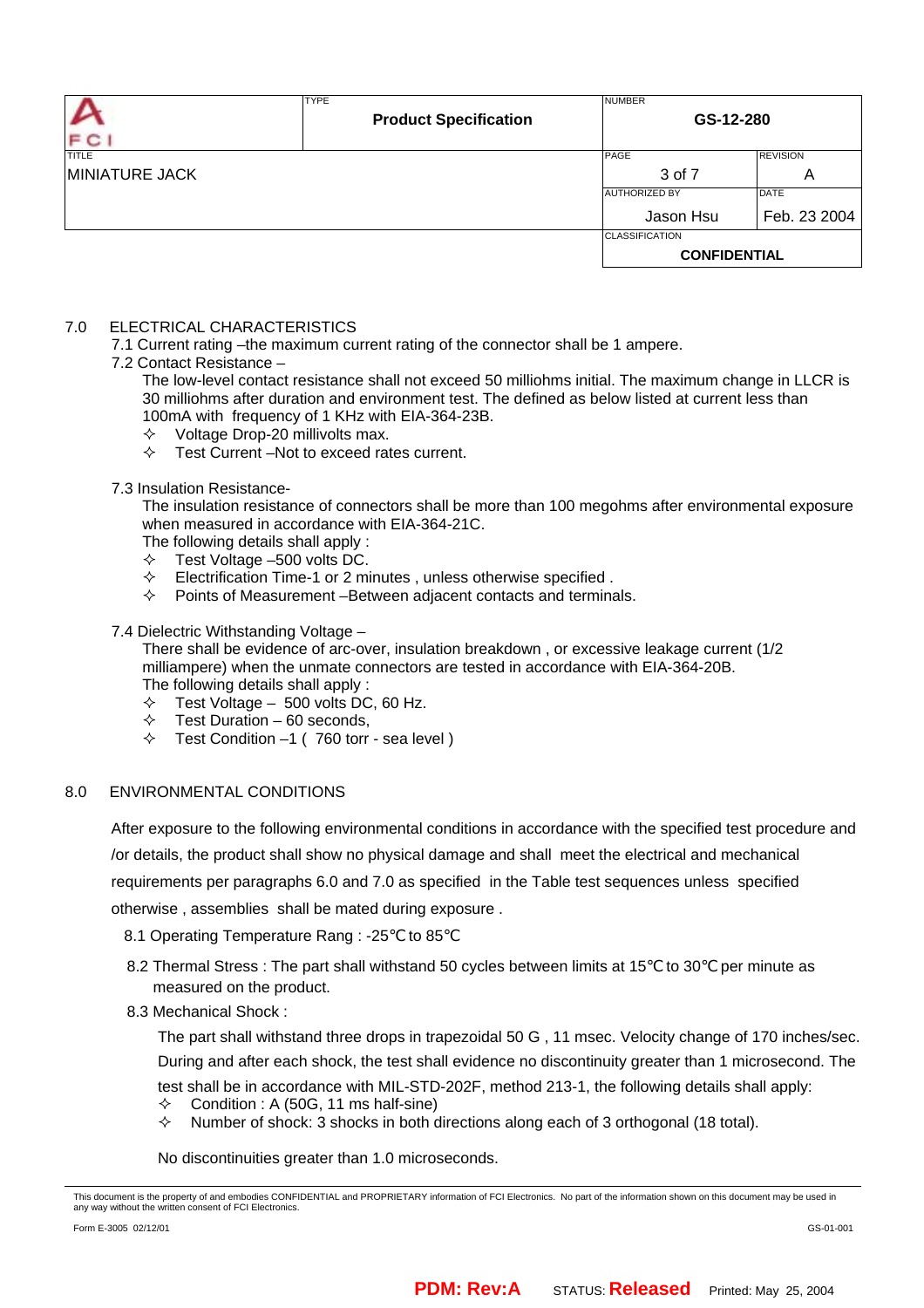|                       | <b>TYPE</b>                  | <b>NUMBER</b>                       |                 |  |
|-----------------------|------------------------------|-------------------------------------|-----------------|--|
|                       | <b>Product Specification</b> | GS-12-280                           |                 |  |
| FC1                   |                              |                                     |                 |  |
| <b>TITLE</b>          |                              | PAGE                                | <b>REVISION</b> |  |
| <b>MINIATURE JACK</b> |                              | 4 of 7<br>A                         |                 |  |
|                       |                              | <b>DATE</b><br><b>AUTHORIZED BY</b> |                 |  |
|                       |                              | Jason Hsu                           | Feb. 23 2004    |  |
|                       |                              | <b>CLASSIFICATION</b>               |                 |  |
|                       |                              | <b>CONFIDENTIAL</b>                 |                 |  |

8.4 Moisture Resistance :

The part shall not exhibite evidence of mechanical or elecrical degradation after exposure to a high humidity environment in accordance with MIL-364-31B.

The dew drops on the surface of jack shall be blown off and removed from the surface of jack and then placed in ambient temperature for more than 30 minutes, recovery period ,

- $\div$  Relative HUMIDITY : 90% $\pm$  5%, 96 hours.
- $\div$  Temperature : 40 $\pm$  2.
- $\diamond$  Sample : Unmated during exposure.

#### 8.5 Vibration :

The parts shall not exhibit evidence of physical or mechanical damage when subjected to mechanical vibration. During the test, the contacts/lead shall not exhibit discontinuity greater than 1 microsecond along each axis. Testing shall be in accordance with MIL-STD-202F, Method 204D.

- $\Leftrightarrow$  Condition : A
- $\div$  Vibration Amplitude : 10 g peak / 1.52mm max.
- $\div$  Frequency range : 10 55 10 Hz.
- $\Diamond$  Sweep time and duration : 15 minutes per sweep, 2 hours along each of 3 axis.

The test has to be made with the customer device to have a global set.

# 8.6 Thermal Shock : MIL-STD-202F, Method 107G.

- $\div$  Test condition : A (25, 1-hours cycle)
- Thermal Shock : MIL-STD-202F, Method 107G.<br>✧ Test condition : A (25, 1-hours cycle)<br>✧ Temperature range : -55 ± 5 to 85± 5 .
- $\div$  Time at each temperature : 30 minutes
- $\div$  Transfer time : 5 minutes max.
- $\Diamond$  Number of cycles : 5 cycles .
- $\diamond$  Samples : Unmated during exposure.

#### 8.7 Solderability: EIA-364-52B.

- $\diamond$  Contact tails shall be solderable over a minimum, of 1.0 mm from the tip.
- $\Diamond$  Steam aging : Suspended 2 inches above boiling, distilled water for 4 hours.
- $\div$  Acceptable coverage : 95%
- $\div$  Flux : Alpha 100.
- $\div$  Flux immersion time : 5 10 seconds.
- $\Diamond$  Solder dwell time : Terminal held immediately above solder for 10 seconds and then immersed for  $3 \pm 0.5$  seconds , The solder tails shall be bent normal to the base of the connector to prevent the insulator from touching the solder bath .
- $\div$  Solder Temperature : 230  $\pm$  5 .
- 8.8 Solder-Heat Resistance
	- $\div$  Solder tail shall be immersed into a solder bath at 250  $\pm$  5 for 30  $\pm$  1 sec after the procedure, observe the socket housing. Method are defined in EIA-364-56.

This document is the property of and embodies CONFIDENTIAL and PROPRIETARY information of FCI Electronics. No part of the information shown on this document may be used in<br>any way without the written consent of FCI Electro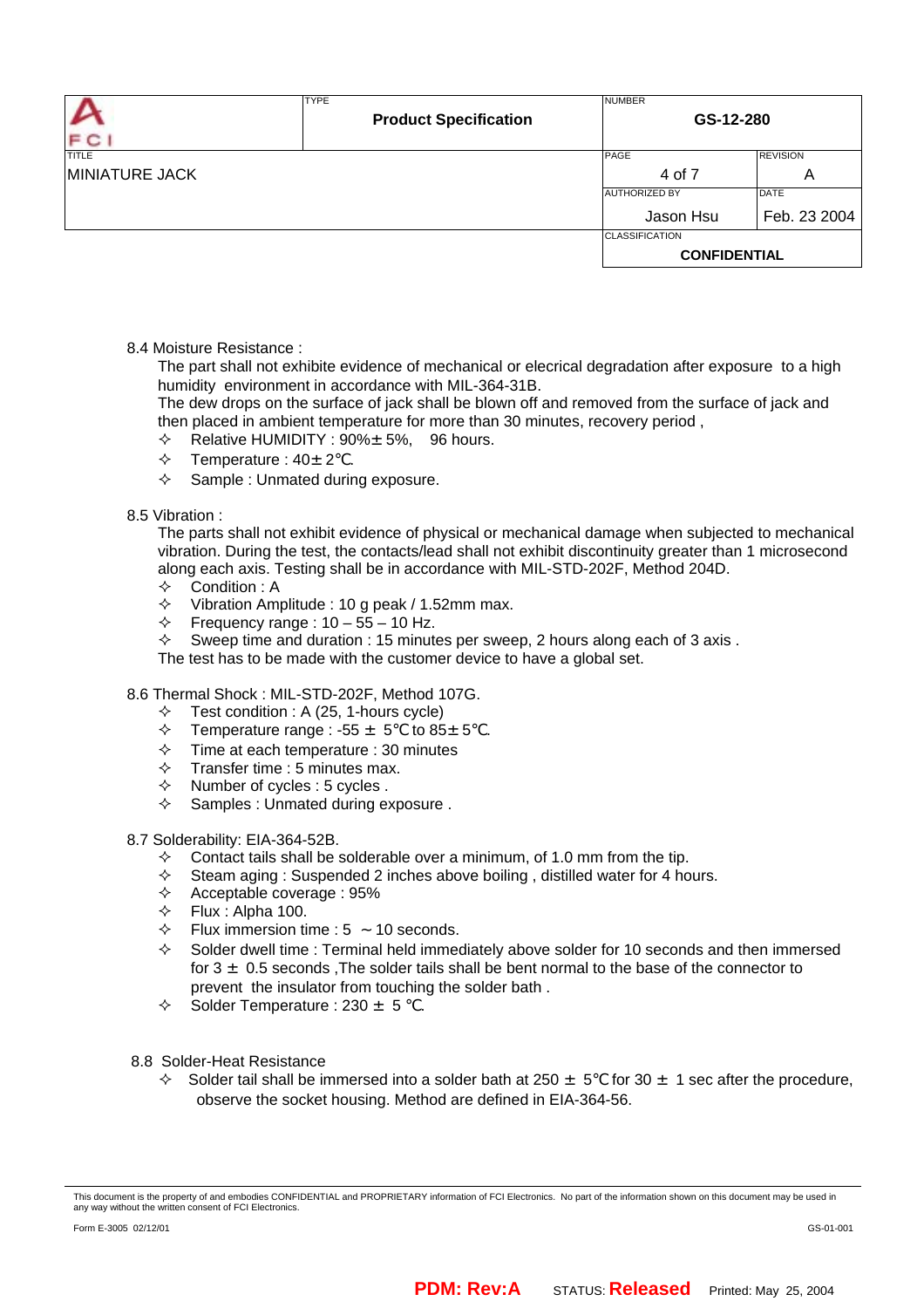| F C                   | <b>TYPE</b><br><b>Product Specification</b> | <b>NUMBER</b><br>GS-12-280 |                 |  |
|-----------------------|---------------------------------------------|----------------------------|-----------------|--|
| <b>TITLE</b>          |                                             | PAGE                       | <b>REVISION</b> |  |
| <b>MINIATURE JACK</b> |                                             | 5 of 7<br>A                |                 |  |
|                       |                                             | <b>AUTHORIZED BY</b>       | DATE            |  |
|                       |                                             | Jason Hsu                  | Feb. 23 2004    |  |
|                       |                                             | <b>CLASSIFICATION</b>      |                 |  |
|                       |                                             | <b>CONFIDENTIAL</b>        |                 |  |

## 9.0 QUALITY ASSURANCE PROVISIONS

9.1 Equipment Calibration

All test equipment and inspection facilities used in the performance of any test shall be maintained in a calibration system in accordance with MIL-C-45662 and ISO 9000.

- 9.2 Inspection Conditions
	- Unless otherwise specified herein , all inspections shall be performed under the following ambient conditions.
	- $\div$  Temperature: 25  $\pm$  5
	- $\div$  Relative humidity : 30% to 60%.
	- $\Leftrightarrow$  Barometric Pressure : Local ambient

#### 9.3 Acceptance

- 9.3.1 Electrical and mechanical requirements placed on test samples as indicated in paragraphs 6.0 and 7.0 shall be established from test data using appropriate statistical techniques or shall otherwise be customer specified, and all samples tested in accordance with this product specification shall meet the started requirements.
- 9.3.2 Failures attributed to equipment, test setup, or operator error shall not disqualify the product , if product failure occurs, corrective action shall be taken an samples resubmitted for qualification.<br>cationTesting
- 9.4 QualificationTesting

Qualification testing shall be performed on sample units produced with equipment and procedures normally ursed in production . The test sequence shall be s show in Table 1.

#### 9.5 Requalification Testing

If any of the following conditions occur, the responsible product engineer shall initiate requalification testing consisting of all applicable parts of the qualification test matrix Table 1.

- 1. A significant design change is made to the existing product which impacts the product form, fit or function . Examples of significant changes shall include but not limited to , changes in the plating material composition or thickness contact force, contact surface geometry, insulator design, contact base material , or contact lubrication requirements.
- 2. A significant change is made to the manufacturing process which impacts the product form, fit or function.
- 3. A significant event occurs during production or end use requiring corrective action to be taken relative to the product design or manufacturing process.

This document is the property of and embodies CONFIDENTIAL and PROPRIETARY information of FCI Electronics. No part of the information shown on this document may be used in<br>any way without the written consent of FCI Electro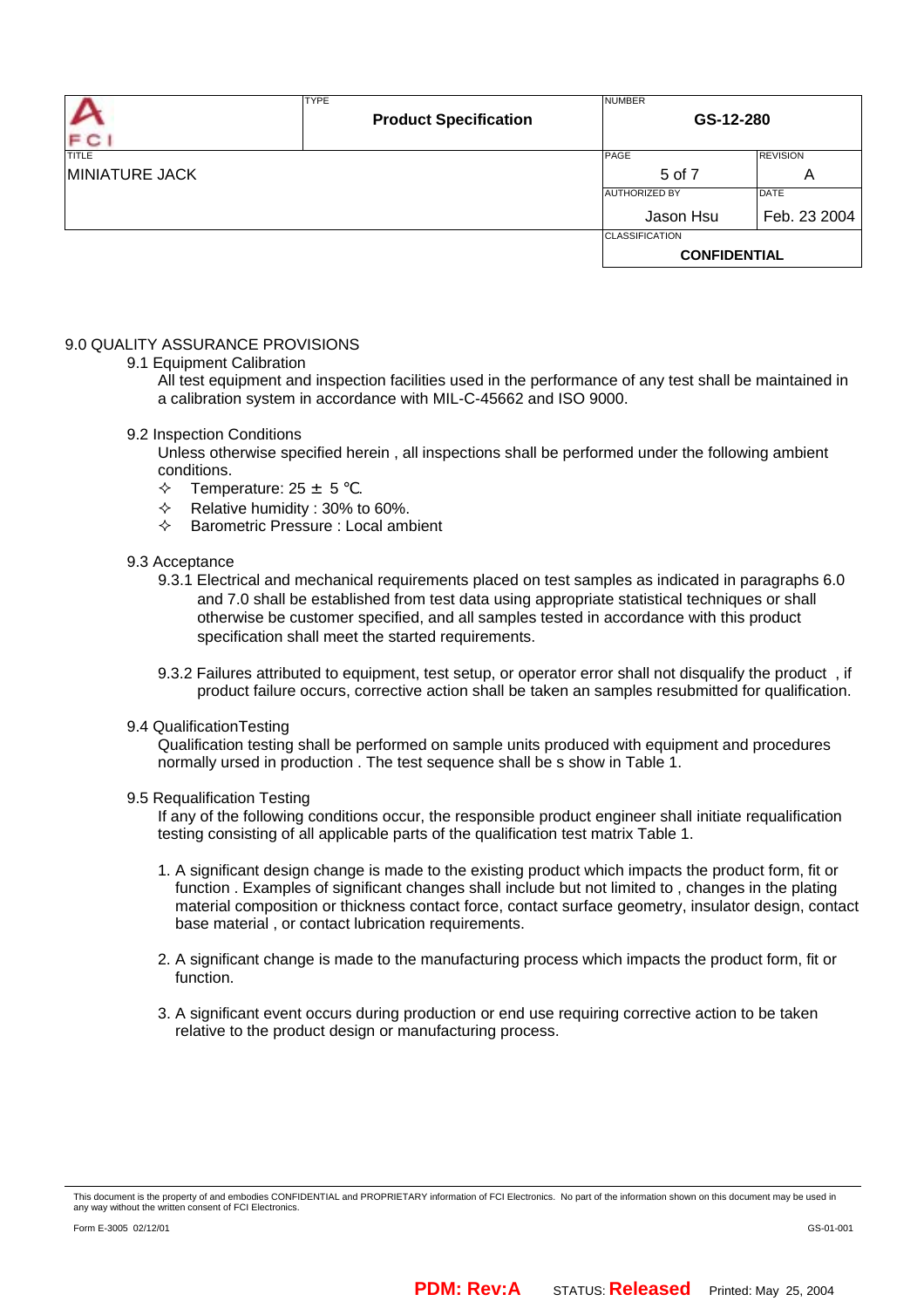| F C                                   | <b>TYPE</b><br><b>Product Specification</b> | <b>NUMBER</b>                                | GS-12-280                   |  |  |
|---------------------------------------|---------------------------------------------|----------------------------------------------|-----------------------------|--|--|
| <b>TITLE</b><br><b>MINIATURE JACK</b> |                                             | PAGE<br>6 of 7                               | <b>REVISION</b><br>A        |  |  |
|                                       |                                             | <b>AUTHORIZED BY</b><br>Jason Hsu            | <b>DATE</b><br>Feb. 23 2004 |  |  |
|                                       |                                             | <b>CLASSIFICATION</b><br><b>CONFIDENTIAL</b> |                             |  |  |

# 10.0 TEST SEQUENCE:

# Table 1

|                |                                  |                |                |                |                | Endurance Test |              |   |                |                |
|----------------|----------------------------------|----------------|----------------|----------------|----------------|----------------|--------------|---|----------------|----------------|
|                |                                  |                |                |                |                | Sequence       |              |   |                |                |
| Test           |                                  |                | Sample         |                |                |                |              |   |                |                |
| group          |                                  |                | group          |                |                |                |              |   |                |                |
| NO.            | Testitem                         | A              | B              | C              | D              | E              | F            | G | Н              |                |
| 1              | Examination of                   | 1,13           | 1,13           | 1,13           | 1,13           | 1,9            |              |   | 1,13           | 1,13           |
|                | product                          |                |                |                |                |                |              |   |                |                |
| $\overline{2}$ | Dielectric strength              | 28             | 28             | 28             | 28             | $\overline{4}$ |              |   | 28             | 28             |
| 3              | Insulation resistance            | 3,9            | 39             | 39             | 39             | 5              |              |   | 39             | 39             |
| 4              | Contact resistance               | 4,10           | 4,10           | 4,10           | 4,10           | 6              |              |   | 4,10           | 4,10           |
| 5              | Insertion force                  | 5,11           | 5,11           | 5,11           | 5,11           | $\overline{7}$ |              |   | 5,11           | 5,11           |
| 6              | Withdrawal force                 | 612            | 612            | 6,12           | 6,12           | 8              |              |   | 612            | 612            |
| 7              | Operating endurance              | $\overline{7}$ |                |                |                |                |              |   |                |                |
| 8              | Humidity test                    |                | $\overline{7}$ |                |                |                |              |   |                |                |
| 9              | Dry heat                         |                |                | $\overline{7}$ |                |                |              |   |                |                |
| 10             | Cold test                        |                |                |                | $\overline{7}$ |                |              |   |                |                |
| 11             | Solderability                    |                |                |                |                | $\overline{2}$ |              |   |                |                |
| 12             | Soldering heat                   |                |                |                |                | 3              |              |   |                |                |
| 13             | Terminal strength                |                |                |                |                |                | $\mathbf{1}$ |   |                |                |
| 14             | Contact pressure                 |                |                |                |                |                |              | 1 |                |                |
| 15             | Torsion strength                 |                |                |                |                |                |              |   | $\overline{7}$ |                |
| 16             | Composite                        |                |                |                |                |                |              |   |                | $\overline{7}$ |
|                | temperature/humidity cyclic test |                |                |                |                |                |              |   |                |                |
|                |                                  |                |                |                |                |                |              |   |                |                |

Note: Test sample quality: 10 pcs group

This document is the property of and embodies CONFIDENTIAL and PROPRIETARY information of FCI Electronics. No part of the information shown on this document may be used in<br>any way without the written consent of FCI Electro